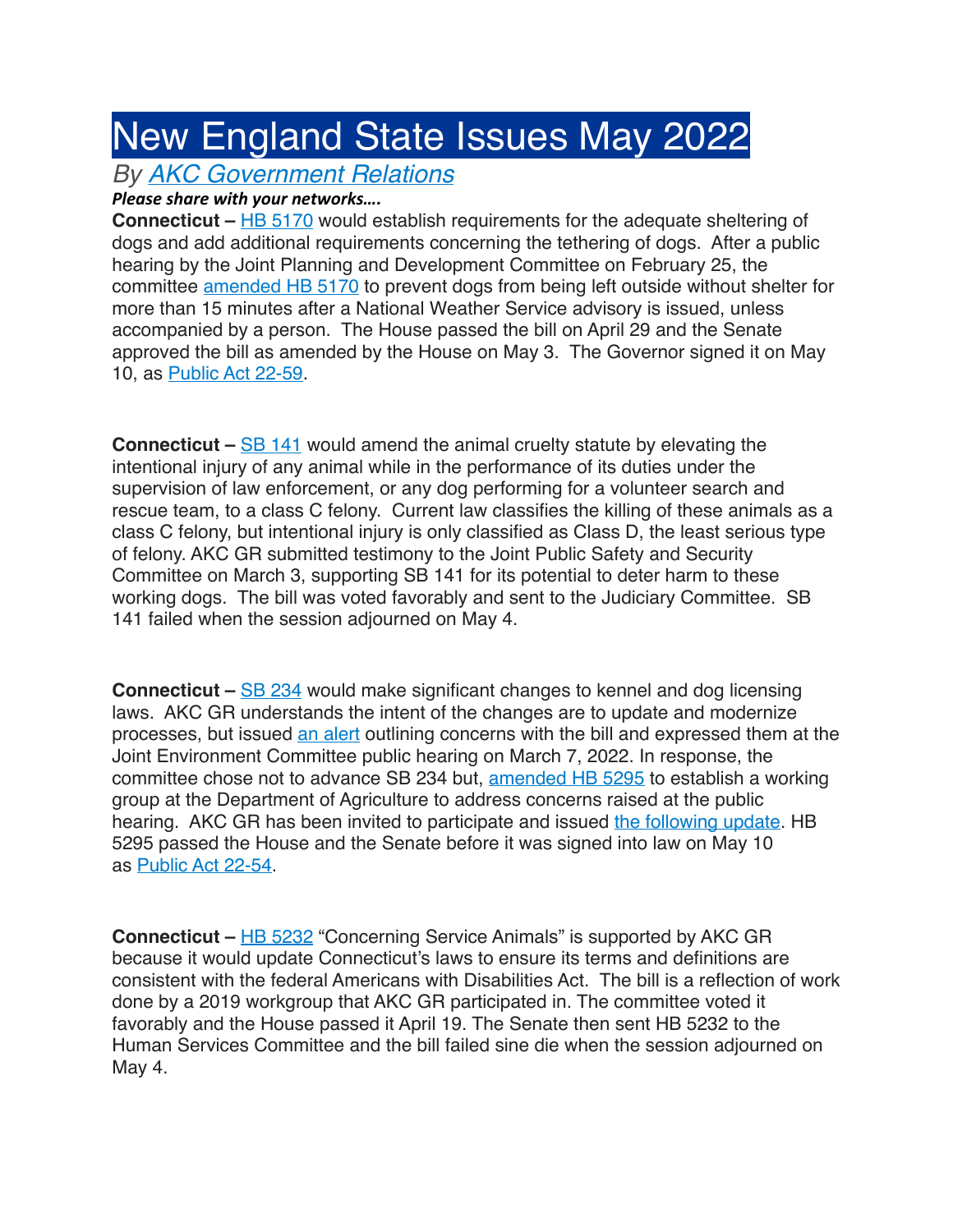**Connecticut** – Among other provisions, [HB 5498](https://s3.amazonaws.com/fn-document-service/file-by-sha384/2adb5048724baeccc1cea68191a946859d973805211310bf8a377b66fca754a82cc92ab3570d315369c16f1b860b9ba8) would designate the shelter pet as Connecticut's state pet. AKC GR posted [information](https://www.akc.org/legislative-alerts/ct-info-hearing-march-25th-making-designation-shelter-pet-cts-state-pet/) about the bill's hearing on March 25. After hearing support and opposition to this provision, the Joint Government Administration and Elections Committee voted to place HB 5498 on the House consent calendar where it passed on April 28. The Senate did not take action on the bill prior to adjournment of the legislative session and the bill failed sine die on May 4.

**Maine –** LD 1885 "An Act to Increase Maine's Veterinary Workforce" would expand a loan program to increase the veterinary workforce in the state. AKC GR and the Maine Federation of Dog Clubs support this initiative. A public hearing by the Committee on Innovation, Development, Economic Advancement and Business was held and the committee made minor changes to bill. AKC GR has submitted a letter of support for [LD 1885, as amended](https://legislature.maine.gov/testimony/resources/IDEA20220125@OPLA132913109085148468.pdf), and issued [an alert](https://www.akc.org/legislative-alerts/update-bill-increasing-veterinary-workforce-needs-help/) encouraging emails in support of passage before the session closed on April 20, 2022. The bill was pared back to add just one additional loan for a veterinarian who commits to practicing critical care and emergency services, but increased the yearly loan amounts from \$25,000 to \$35,000 per student per year up to four years before passage. Governor Janet Mills signed it as [Chapter 725 of the Acts of 2022](https://s3.amazonaws.com/fn-document-service/file-by-sha384/9023135232d6dfb26bcd82ef393075073e4aa45c62dad178d67bfe58843c6fe98bcca3d7eef6a369b131c04d94739aa8) on May 3.

**Massachusetts –** Despite AKC GR testimony in opposition to [SB 1322,](https://s3.amazonaws.com/fn-document-service/file-by-sha384/cae0e7d0ea90a828f9a8ea489400f2af9a1270aac08a2ca9cad04c52a21bca4fddcac3cc4d0b203444dd9fd5cc88538c) the bill has been released favorably again this session from the Joint Committee on Municipalities and Regional Government and sent to the Senate Ways and Means Committee. Among other restrictions, the bill would allow municipal animal control officers to tell residents how many dogs or cats they can own after an inspection of their premises upon kennel license application.

**Massachusetts –** [SB 2397](https://s3.amazonaws.com/fn-document-service/file-by-sha384/59530d8df756c5e163974d580a79f1ce15245e44f6076ddefd533ddeedc8261a4c1a7425dab3f29a572ca4f7d8994353) would prohibit the misrepresentation of a service animal. AKC GR submitted testimony in support to the Joint Committee on Veterans and Federal Affairs for the public hearing. The bill was reported favorably by committee and referred to the committee on Senate Ways and Means.

**Massachusetts –** The Joint Committee on Environment, Natural Resources and Agriculture heard testimony on three bills to protect research animals, allowing adoption after health examination upon retiring from research activities. AKC GR supported HB [901](https://s3.amazonaws.com/fn-document-service/file-by-sha384/b878cf6ed89b4a9e5b1d708feb7d6413525c2c725d4d16c2e335327eb2fe4ebe12626d9fe28afc580ccee5aa856b7a4b) and [HB 966,](https://s3.amazonaws.com/fn-document-service/file-by-sha384/662ca467e54f378bb8d9cc88c77de8638157d3bf7f9c6af2208a07a392bb4e926294d2f77d4a84186c9b6e0c79d53430) but noted that definitions for animal shelter and rescue in the bill were inconsistent with current law. The committee advanced the bill favorably. HB 901 is on the House calendar for consideration and AKC GR has highlighted the inconsistency with House leaders.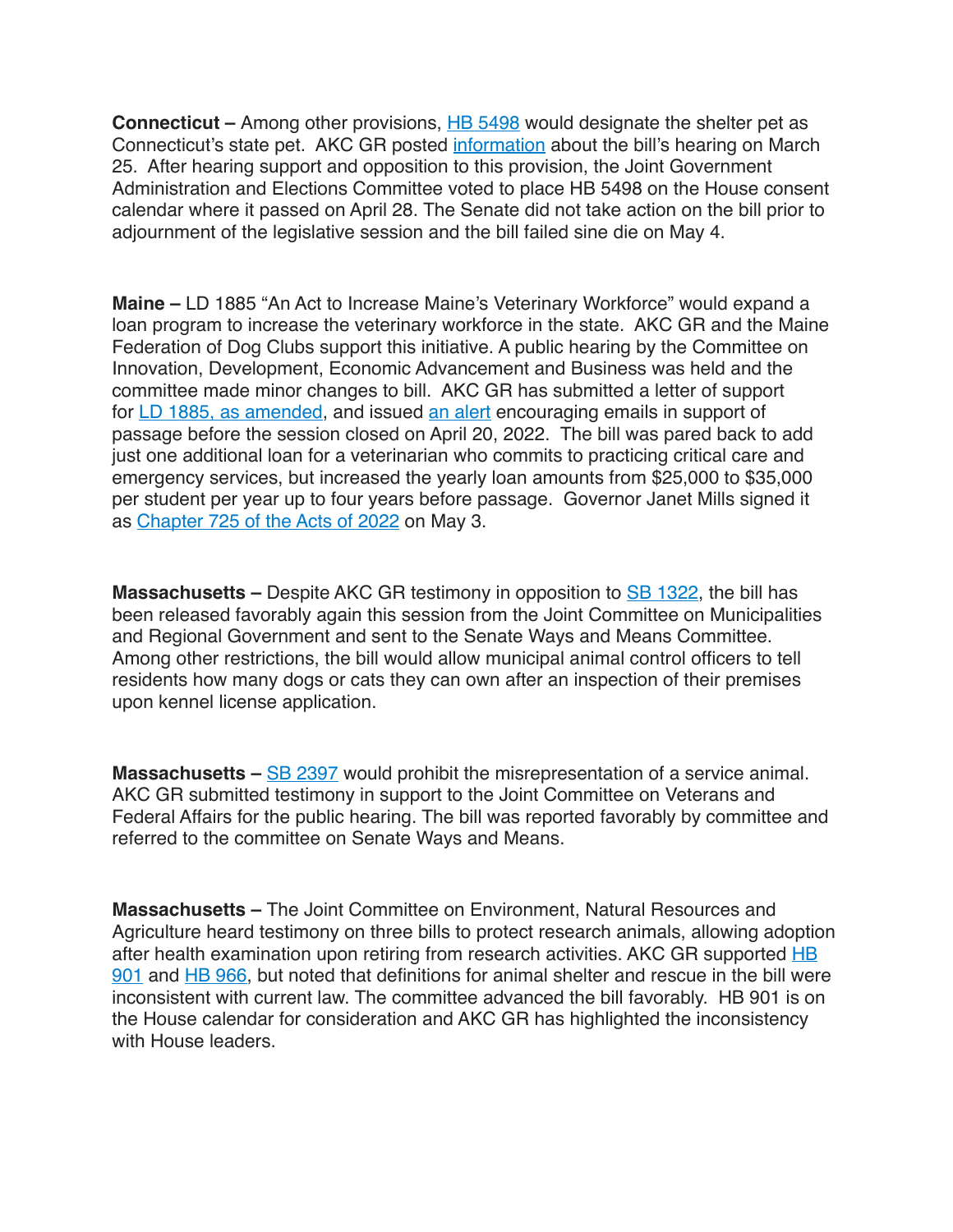**Massachusetts –** [SB 551](https://s3.amazonaws.com/fn-document-service/file-by-sha384/283cfe4855e8fdfd72547ad1623f606e301bcaceaea41f02209586ca6e2f62b702738c58086a5d741cbf7377646a5028) would create an advisory board, with a shelter and rescue coordinator serving as chair, to oversee various functions of the Massachusetts Department of Agricultural Resources. AKC GR expressed concerns to the Joint Committee on Environment, Natural Resources and Agriculture, noting that a formal advisory board with permanent members chaired by a shelter and rescue coordinator is not necessary for the state agency to function effectively. The bill advanced favorably from committee and is in the Senate Rules Committee waiting for placement on the Senate calendar.

**Massachusetts** – **[SB 2672](https://s3.amazonaws.com/fn-document-service/file-by-sha384/477bee506affd2d814cf0c27769264b5ae18ff3cde98e1718eafb4b3abb1a6303ebaec889bd3d037408767c756feaf3e)** was released favorably by the Joint Judiciary Committee as a re-write of nine bills. AKC GR issued [an alert](https://www.akc.org/legislative-alerts/ma-action-alert-contact-joint-judiciary-committee-dog-related-bills-hearing-wednesday-may-19/) summarizing before testifying at the May 19, 2021, public hearing. The bill would insert domestic animals and livestock into the civil fine structure for lack of adequate shelter or sanitation for dogs. Civil fines collected would be forwarded to the Homeless Fund that provides money for ACO training and the state spay/neuter program. It also provides the court with great latitude in deciding how long the offender will be prohibited from owning animals, including exceptions if an offender can prove they are capable of caring for animals or have sought required counseling. AKC GR is monitoring this bill.

**Massachusetts** – [HB 4700](https://s3.amazonaws.com/fn-document-service/file-by-sha384/4d8879bf4f16533270cad130d3be63ec6803995e2439a413e8612e037f9aa26116338b12d978741463275a9fae1cdd6e) was introduced by the House Ways and Means Committee as the proposed state budget and more than 1,500 amendments were filed for consideration. Amendment #294 would have established an animal abuser registry with requirements easily evaded and serious penalties for transferring an animal to anyone listed. AKC submitted a letter expressing concerns with the text and the amendment was subsequently withdrawn by the sponsor.

**New Hampshire –** [SB 368](https://s3.amazonaws.com/fn-document-service/file-by-sha384/55ce35e4c4579c175feca852060a5546018af1668fa55a8ad5b185e09c1295332b14055ac0a2adb706b15c7eb1f28e25) was filed at the request of the Commissioner for the Department of Agriculture and Markets to address challenges enforcing the licensed pet vendor requirements. It would provide authority to seize animals maintained by a pet vendor and housed in the licensed portion of a premise if, within 30 days of license revocation, the animals have not been transferred to another person. AKC GR and NH DOGS raised constitutional issues among other problems at the Senate Committee on Energy and Natural Resources public hearing. The committee amended bill to establish a hearing officer revolving fund and fines of up to \$5,000 for any second or subsequent violation of the pet vendor license laws. [Amended SB 368](http://www.gencourt.state.nh.us/bill_status/legacy/bs2016/billtext.aspx?sy=2022&txtFormat=amend&id=2022-1108S) passed the Senate in March. The House Environment and Agriculture Committee hosted public hearings where AKC GR and NH DOGS expressed opposition. Before the committee's favorable vote, an [amendment](http://www.gencourt.state.nh.us/bill_status/legacy/bs2016/billtext.aspx?sy=2022&txtFormat=amend&id=2022-1780H) was adopted striking the \$5000 fine increase, and capping the revolving fund at \$75,000 which reflects the annual amount of fines already collected. Further, the amendment establishes administrative fines for anyone transferring a dog, cat or ferret without the health certificate already required by law.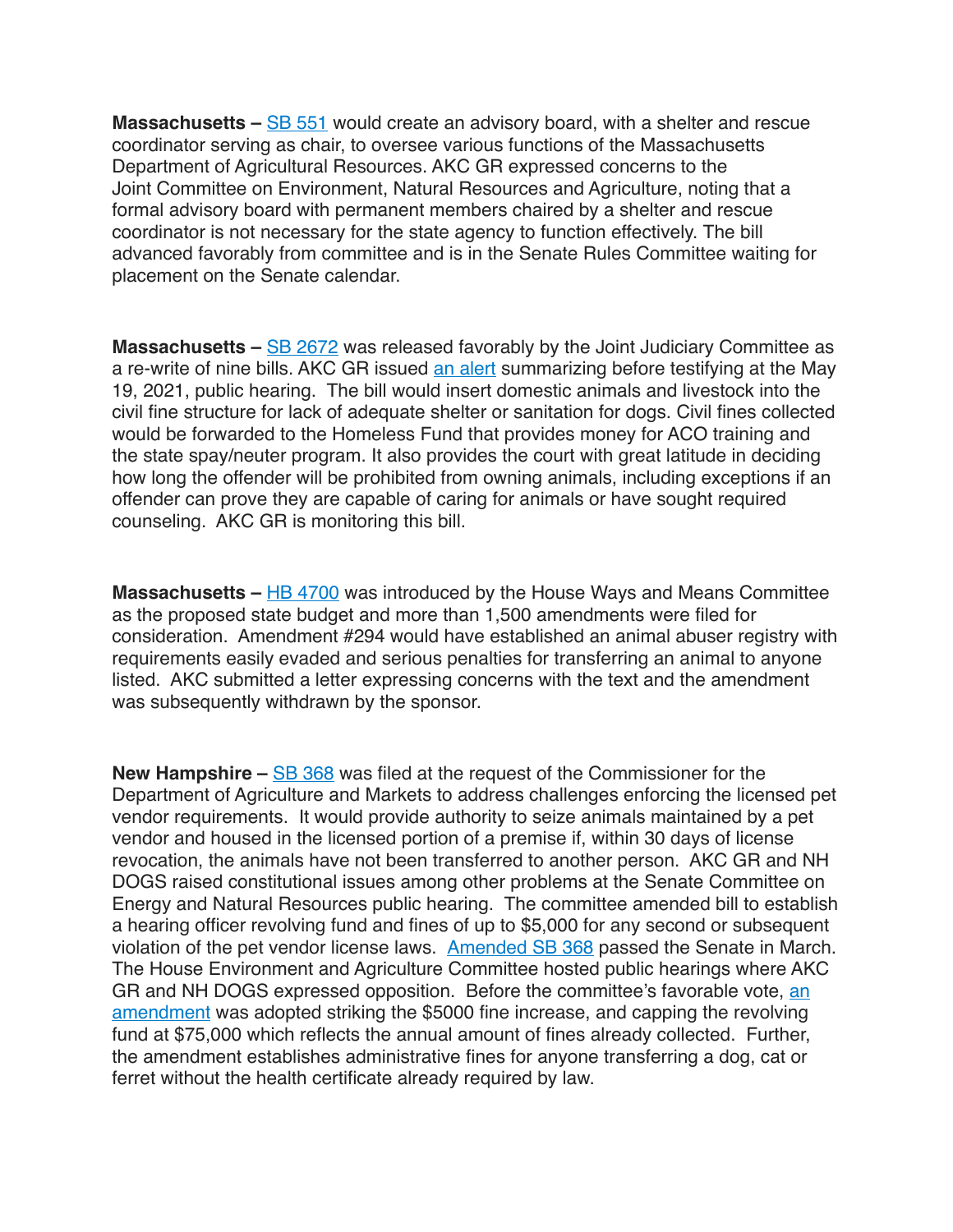**New Hampshire –** [HB 366](https://www.cqstatetrack.com/texis/redir?id=5ffab7ba1c) would authorize a court to order psychological evaluation and treatment for animal cruelty caused by animal hoarding disorder. The House Environment and Agriculture Committee held a work session, where AKC GR reviewed recommended changes to the draft. The committee voted to next secure review and input from the Chair of the House Judiciary Committee, who is a retired judge. AKC GR participated in that review process and the Chairs are now working on amendments. The bill has been referred to an interim study.

**New Hampshire –** Representative Gallagher reached out to AKC GR for assistance with his bill, HB 1186. It would mandate that emergency shelters allow individuals to relocate with their companion animals when ordered to evacuate. Per NH's Disaster Animal Response Team, four emergency trailers across the state can be deployed, but significant gaps in the emergency response plan exist. AKC GR testified in support of the bill's intent and worked with the committee on an appropriate amendment to require emergency shelters make space for trailers or other pet accommodations on site. HB [1186, as amended,](http://www.gencourt.state.nh.us/bill_status/legacy/bs2016/billtext.aspx?sy=2022&txtFormat=amend&id=2022-0727H) has passed the House and Senate. AKC GR submitted a letter of support. The bill is being forwarded to the Governor.

**New Hampshire** – **[HB 1327](https://s3.amazonaws.com/fn-document-service/file-by-sha384/4fbda720f17c32247c2ffd669f7fcd6da98b17e089f03626cb5656ccd55ec7399e1b4bf3885fff4453822a54ea251adf)** supported by AKC GR, would include diabetes in the conditions listed for eligibility for a service animal. The bill passed the House, and AKC GR submitted testimony in support at the Senate Health and Human Services Committee. The bill was signed by the Governor as [Chapter 26 of the Acts of 2022](http://www.gencourt.state.nh.us/bill_status/legacy/bs2016/billText.aspx?sy=2022&id=1528&txtFormat=html).

**Rhode Island –** [S. 2443](https://s3.amazonaws.com/fn-document-service/file-by-sha384/1d81e6e817267782417a47baf00872443d3e659d678f2eaac491341b86bec1aff5ada39bce8bc13ab79885b799190f5c) would authorize forfeiture of any animal seized by the Rhode Island Society for the Prevention of Cruelty to Animals (RISPCA) if the defendant is found guilty and fails to reimburse RISPCA within 30 days for the boarding and care of animals held pending court proceedings. AKC GR issued [an alert](https://www.akc.org/legislative-alerts/rhode-island-action-alert-cost-care-forfeit-animals-bill-heard-april-27-2022-request-amendments/) noting the lack of protections for one who is found innocent and testified on April 27 before the Senate Committee on Environment and Agriculture requesting amendments. The committee proposed and adopted an [amended S. 2443](http://webserver.rilegislature.gov/BillText22/SenateText22/S2443A.pdf) responding to AKC concerns and the Senate passed the amended bill on May 17.

**Rhode Island –** [S. 2227](https://s3.amazonaws.com/fn-document-service/file-by-sha384/f9fac669197582c2d914aa49b44c87a22f079412dd020e73b21ea6d92d33821e2dce5bb346c08f75f8680a251bc67c88) and [H. 7678](https://s3.amazonaws.com/fn-document-service/file-by-sha384/1c29799269a553164c658ceba39e061b45b5e6c0c6559c500a695dbccea4edb7fe73a52c18a42ca9e5873f4a13e32dd5) have been re-filed for consideration this session. The bills would authorize the court to appoint a student attorney or pro bono attorney in any civil or criminal case to represent an animal in the interests of justice. AKC GR and the Rhode Island ACLU are in opposition. HB 7678 had a public hearing before the House Judiciary Committee on March 10 and AKC GR and the Rhode Island kennel clubs expressed opposition given it would change the property legal status of animals and provide non-human legal rights instead. H. 7678 has been held for further study. On May 12, the Senate Judiciary scheduled S. 2227 for public hearing and AKC testified in opposition on a panel with RI ACLU. This bill has also been held for further study.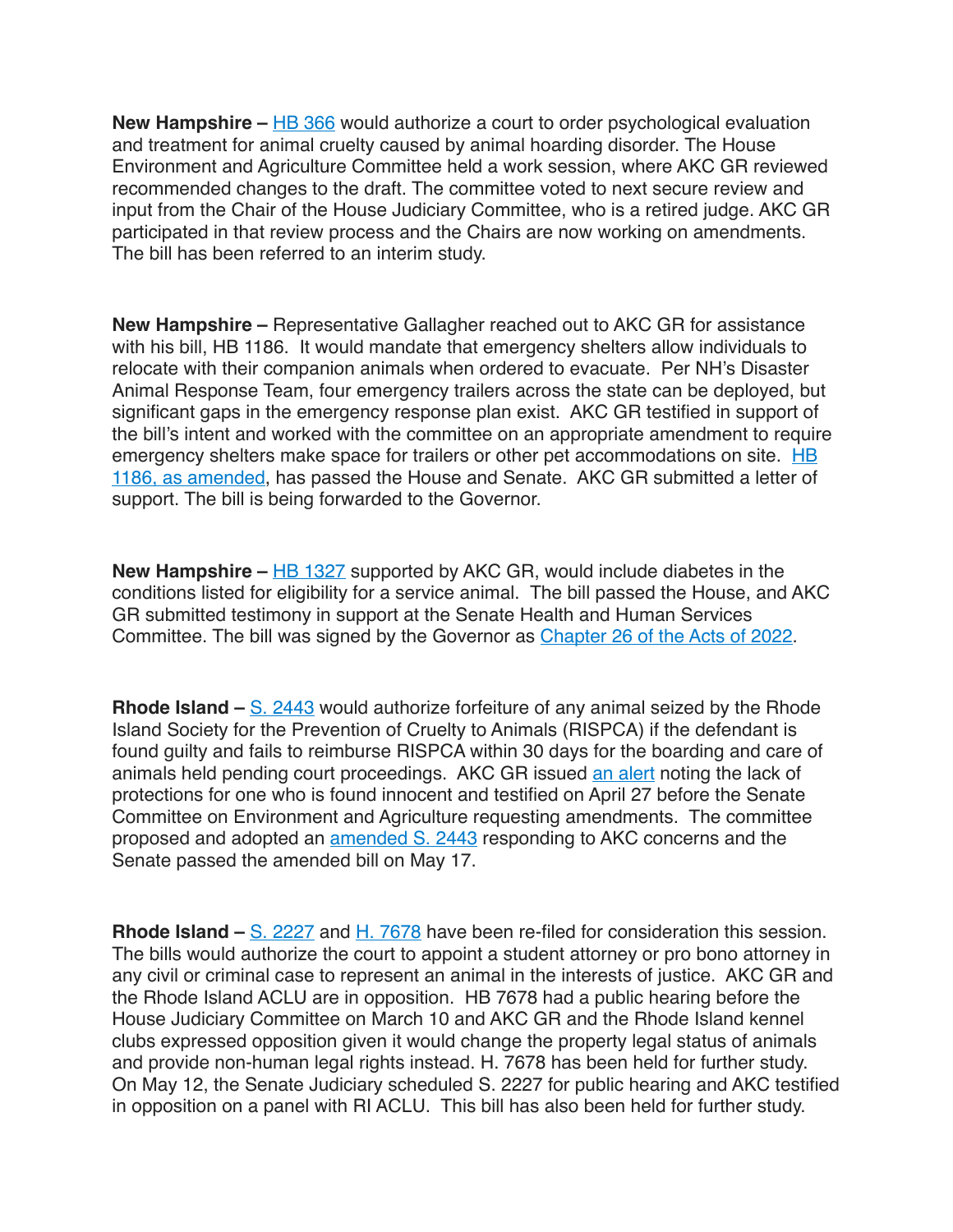**Rhode Island –** [H. 6624](https://s3.amazonaws.com/fn-document-service/file-by-sha384/088435d84cae1e3960baf633591c33a6fd272a795b6dd3a98e6a115e70675690fb6f9cb9c98d8d2ae0a42b1097e00c01) would establish an animal abuser registry that requires pet sellers to check the registry prior to transfer and face penalties for transferring an animal to a convicted abuser on the registry. This bill is a re-filed measure that AKC GR has previously expressed concerns with and did again to the House Judiciary Committee in early 2022. It has been held for further study. A Senate companion bill, [S. 2701](https://s3.amazonaws.com/fn-document-service/file-by-sha384/426c3c74e63e69b755378897feaa736b4b978a8b28957b3b2097d0af8aafb3984a2634cd6d7bdae2a2275007f785e593) had a public hearing before the Senate Judiciary Committee on May 12 and AKC testified in opposition on a panel with RI ACLU. This bill has been held for further study.

**Rhode Island –** [H. 7021](https://s3.amazonaws.com/fn-document-service/file-by-sha384/df8a524f8154aabf59c884ff52a5586cf22b63bce4585fad01b0167453b0dbc31edb9aba665714c5ce62d29264c25081) would authorize the emergency treatment and transport of a police K9 injured in the line of duty. AKC GR supports this bill. AKC GR issued an [alert](https://www.akc.org/legislative-alerts/ri-alert-act-now-protect-police-k9s-public-hearing-scheduled-february-3-2022/) requesting support before the public hearing by the House Health and Human Services Committee. The committee added stakeholders to assist with establishing policies and procedures and passed [H. 7021 as amended.](http://webserver.rilin.state.ri.us/BillText/BillText22/Proposed22/H7021A.pdf) AKC GR issued [an alert](https://www.akc.org/legislative-alerts/ri-update-bill-protecting-police-k9s-released-favorably-committee/) in support and the bill passed the House on May 3, 2022.

**Rhode Island –** [H. 7088](https://s3.amazonaws.com/fn-document-service/file-by-sha384/d5b10e2a83bcdd05bb737141784e9a4199b962be83aa2c50d8890143e300b37dc3f15a8b4d10b8f8fc397888f36b4893) would amend the district courts' domestic violence protections to include pets in protection orders. We applaud this effort, particularly given the complex dilemma involving pets and domestic violence situations. However, AKC GR is concerned about the use of the word "custody" in  $H. 7088$  and recommended that the House Judiciary Committee reserve this legal term for children only. The bill has been held for further study.

**Rhode Island –** [H. 7087](https://s3.amazonaws.com/fn-document-service/file-by-sha384/24a1f03743de02a2c86d78324c5c3f3530d8d960944bb151618c90032cdb66bb03b1f68f653126b26d6eb75337930363) would create a court procedure for pets in divorce and separation proceedings based on the best interests of the animal. Long-standing legal traditions in the United States provide that pets are considered the legal property of their owners, under which their care and treatment is ensured. Last session, AKC GR worked with the bill sponsor to amend the predecessor bill by replacing "custody" with "possession or ownership". AKC GR testified in support of H. 7087 and the Committee voted that it ought to pass. The House passed H. 7087 and it was sent to Senate Judiciary committee for review.

**Rhode Island –** [H. 7305](https://s3.amazonaws.com/fn-document-service/file-by-sha384/c0d79569a636e95ad40ddfeffea5da7a9f09c10f525cda90a50ca916f1fcf188f5363744f2171e14346e6a98c9d9043f) would add the general agent of the Rhode Island society for the prevention of cruelty to animals and any special agents appointed by the society while enforcing any of the laws of this state in relation to cruelty of animals to the definition of peace officers. This is to clarify the role of these agents and AKC GR will monitor the bill. The bill had a hearing and has been held for further study.

**Rhode Island** – [H. 7572](https://s3.amazonaws.com/fn-document-service/file-by-sha384/4db48e09a2f7a6724ff85f1e51ff362df5482d57d3cd6370187d082307a277a3dd3aa3a750988b82d7b7e91eaea41f14) is a re-filed bill that would prohibit a person convicted of killing an animal or of unnecessary cruelty to animals amounting to torture from owning or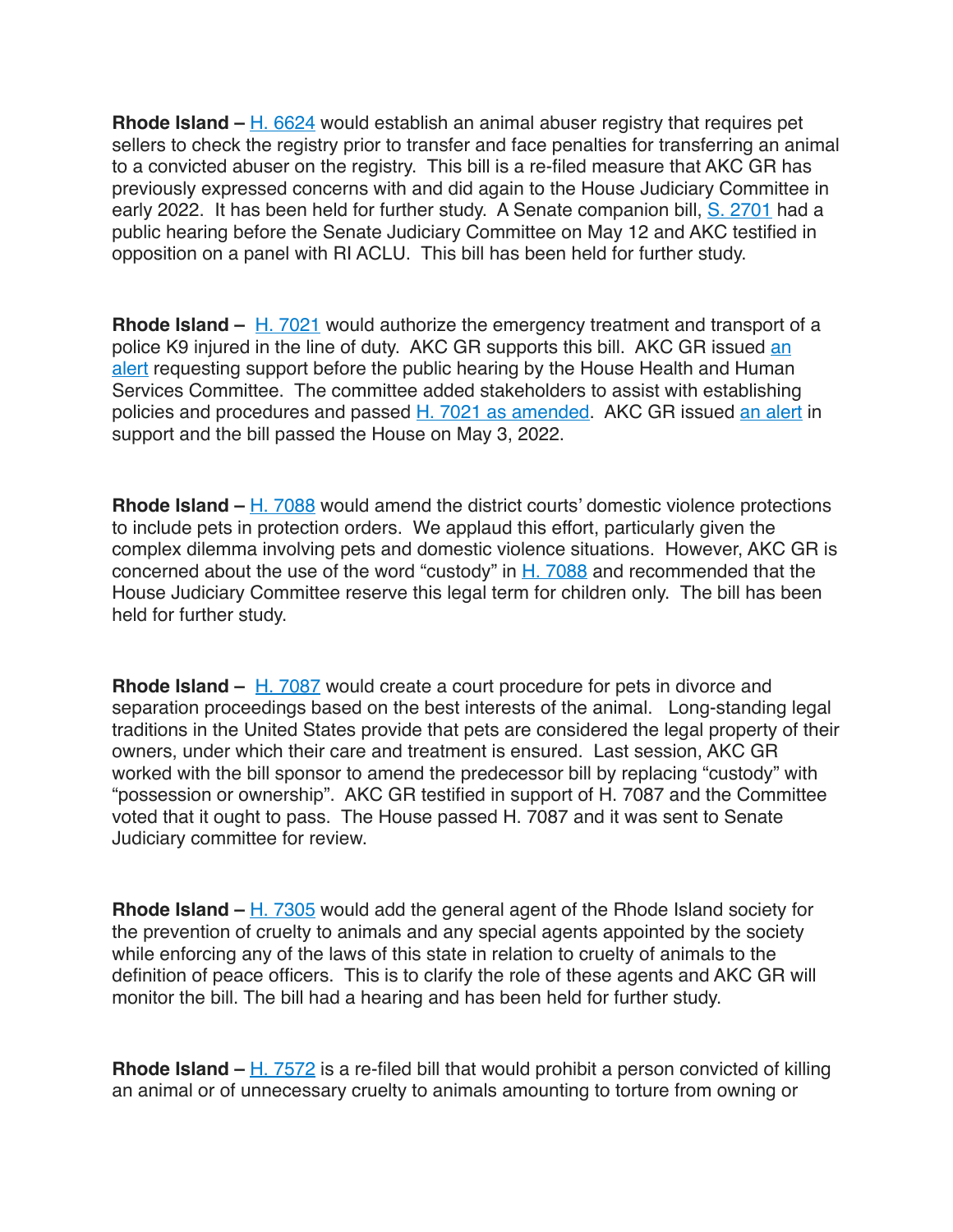exercising control of an animal for life. Violators would be subject to a fine of one thousand dollars (\$1000) for each violation. The House Judiciary held a public hearing. The bill has been held for further study.

**Rhode Island –** [H. 7573](https://s3.amazonaws.com/fn-document-service/file-by-sha384/0286d1d9d31a589c1b5aa1c605de4f48199c010eac922aa54dc306c0fc3a9821fe318cba141cd956bfcf73b760dc47d7) would create a legal process by which formerly cohabitating parties could seek from the district court a determination as to ownership of any pet. Because it would change the legal status of animals as property, AKC GR opposes HB 7573 and submitted written testimony for the House Judiciary public hearing. The bill has been held for further study.

**Rhode Island –** [H. 7785](https://s3.amazonaws.com/fn-document-service/file-by-sha384/868cee266e8405eb68ab86d16fa1d11669d4cc09a3dcab30b8edcb2e324269aa6c8f048d2431b1efe161aa693aad2bdb) would authorize the director of the department of environmental management to establish quarantine zones for animals and would permit the examination of any quarantined animal therein. AKC GR submitted testimony in support of the measure for the public hearing by the House Committee on Environment and Natural Resources. The bill was reported favorably and passed by the House on March 17 before being sent to the Senate Environment and Agriculture Committee AKC GR submitted testimony in support when the Senate Committee received public testimony on [S. 2751,](https://s3.amazonaws.com/fn-document-service/file-by-sha384/5c6c230a9cbf0fe0d235c4613f48ee029c00a28e897e3379f12158a2cd1e725fe11731459136abb284c9e044c4bebf1a) identical to H. 7785. S. 2751 passed the Senate on May 3.

**Rhode Island –** [H. 7573](https://s3.amazonaws.com/fn-document-service/file-by-sha384/0286d1d9d31a589c1b5aa1c605de4f48199c010eac922aa54dc306c0fc3a9821fe318cba141cd956bfcf73b760dc47d7) would create a legal process by which formerly cohabitating parties could seek from the district court a determination as to ownership of any pet. Because it would change the legal status of animals as property, AKC GR opposes HB 7573. The bill has been held for further study.

**Rhode Island** – <u>[S. 2121](https://s3.amazonaws.com/fn-document-service/file-by-sha384/cb425270c989d35f5a06c569b8935495b3bc7175a262d8055c5b0dc255a2ed8c2c326265a32d5e5409bff8f18126cb7b)</u> is intended to protect the welfare of animals left unattended in motor vehicles by expanding law enforcement officers' current authority to rescue an animal in distress. If enacted, an officer would have the authority to maintain custody of the animal for 72 hours or until a court hearing was scheduled where the court may refuse to return custody of the animal to the owner. AKC GR submitted testimony for the March 29 public hearing by the Senate Judiciary Committee expressing concerns that, as written, the bill violates due process protections governing personal property. The bill has been held for further study.

**Rhode Island –** [S. 2651](https://s3.amazonaws.com/fn-document-service/file-by-sha384/3daf66641a1d26c5b091d478e835412fe81183542347490479a69af3d11ec725464d54df7d51b35334af8fc64e55d40b) was filed to ban the import of large animals into the state for canned hunting activities by defining and prohibiting "captive hunting". The definition expressly excludes the release of upland game birds for hunting, but AKC GR and the Northeast Beagle Gundog Federation have concerns that the text may unintentionally harm lawful beagle training and field trials with rabbits. Both AKC GR and the Federation submitted testimony with a recommendation to also expressly exclude these